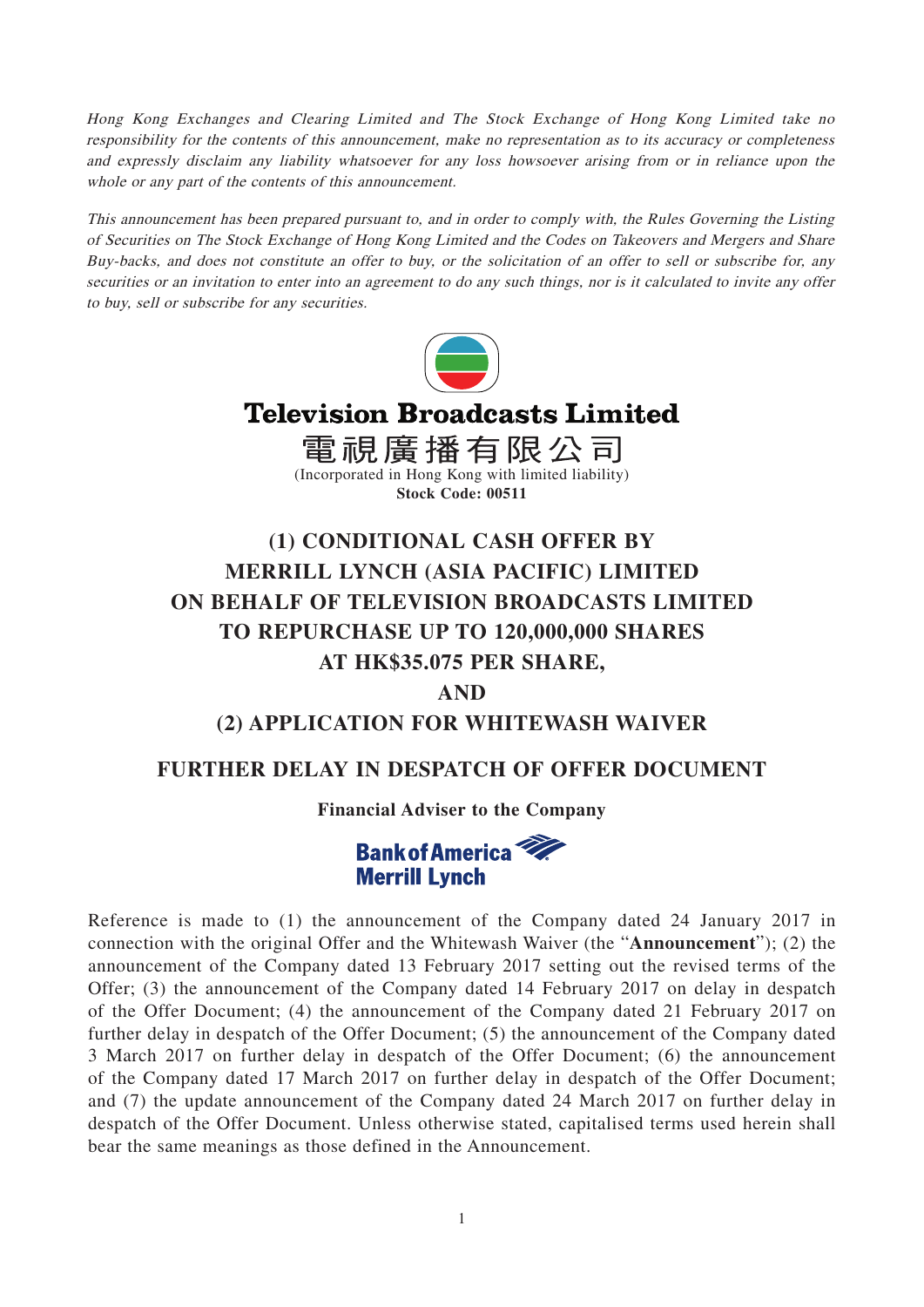Pursuant to Rule 8.2 of the Takeovers Code, the Company is required to despatch the Offer Document within 21 days of the date of the Announcement, being on or before 14 February 2017 (the "**Time Limit**"). The Executive has previously granted consent to extend the date of despatch of the Offer Document to 10 April 2017.

The Executive has referred certain questions relating to the application for a whitewash waiver to the Takeovers and Mergers Panel (the "**Panel**") for direction pursuant to section 10.1 of the Introduction to the Takeovers Code. The Panel hearing for the said referral is scheduled to take place on 27 April 2017.

The Company requires a further extension for the despatch of the Offer Document pending results of the Panel hearing. The Company has applied to the Executive for a waiver from strict compliance with Rule 8.2 of the Takeovers Code and for an extension of the Time Limit to a date no later than 20 May 2017. The Executive has indicated that it is minded to grant consent.

A further announcement will be made when the Offer Document is being despatched.

By Order of the Board **Adrian MAK Yau Kee** Company Secretary

Hong Kong, 5 April 2017